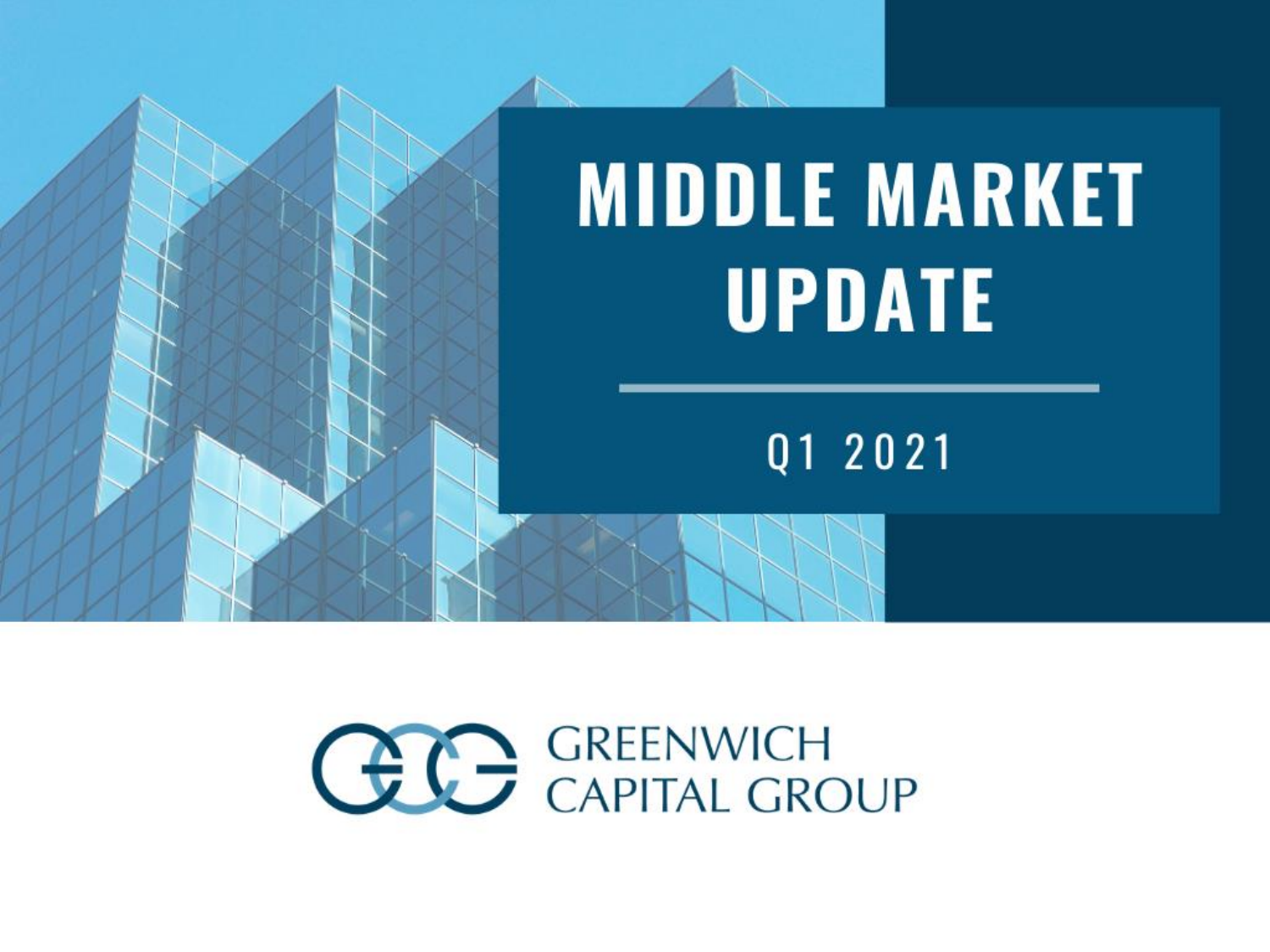#### GCG Middle Market Update | Q1 2021 GCG Public Company Index Market Performance

GCG's proprietary middle market industry sector performance index has shown positive results in all industries for the first time since the beginning of the pandemic and 2020. The April 1, 2020, starting point was the approximate low point for the overall market. The significant positive run started in April 2020. Key highlights include all the GCG middle market index sectors outperformed the S&P 500 index. The S&P 500 index had a total return of positive 60.8% since April 2020. The relative overall return for the GCG middle market index was an impressive 99.7%. Technology & IT Services lead the middle market over the past 12 months with a return of 171.3% while the F&B sector was the worst performing sector at 62.6% during the same 12-month period. Aerospace and Defense ("A&D") was also a lagging industry sector with returns of 70.1%. The A&D industry has been uniquely challenged during the economic downturn and the pandemic. On the other side of that equation, Technology, Consumer Goods, Industrials & Manufacturing, and Business Services all had strong performances during the downturn and pandemic.



GCG Proprietary Middle Market Sector Stock Performance Index

*Source: S&P Capital IQ and GCG Proprietary Research, all values based on publicly available data as of 3/31/2021 Note: Benchmark index for comparison is All U.S. MM Companies, MM defined as average enterprise value in 2020 between \$10M and \$500M*

GCG Middle Market Update | Q1 2021 Copyright © 2021 Greenwich Capital Group LLC, All rights reserved.

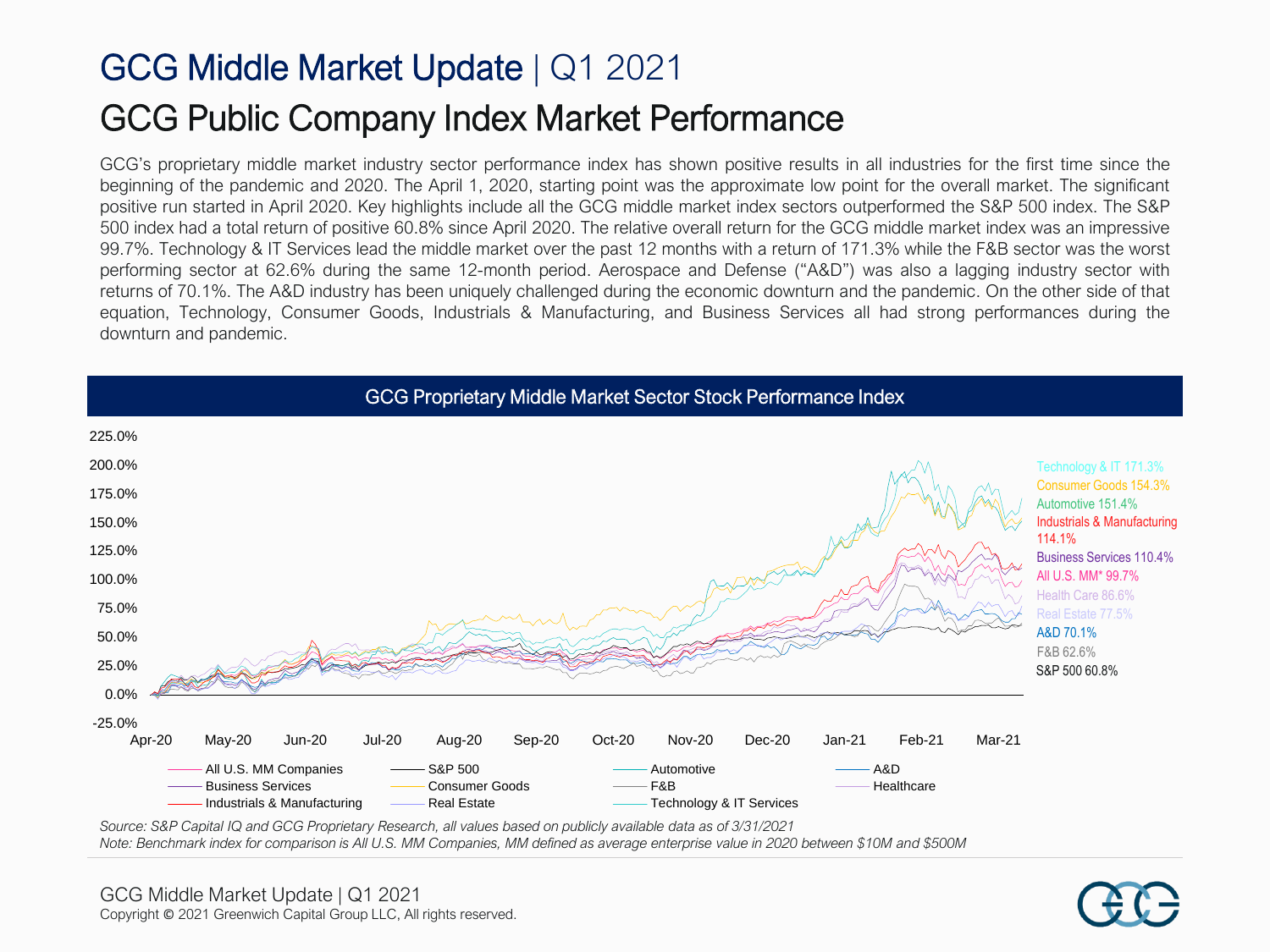### GCG Middle Market Update | Q1 2021 GCG Public Company Index Trading Multiples

During the prior 12 months, the GCG middle market public company index had revenue and EBITDA multiples at a low during April 2020. Multiples have significantly increased since then hitting 12-month highs during the first quarter of 2021. The EBITDA multiple hit a high point during February of 2021 reaching 13.5 times EBITDA. This is an 85% improvement in multiples from the low in April of 2020. Revenue multiples hit a high point in March of 2021 with trading average of 3.3 times revenue. This is a significant improvement from the low point in April of 2020 of 1.5 times revenue. The increase over the past 12 months is approximately 110% growth in sales multiples. The current multiples are higher than they were pre-pandemic and represents a dramatic shift in valuations in 2021. Given that, we expect to see earnings and revenue increase dramatically over the next 12 months.

#### All U.S. Middle-Market Company Index Trading Multiples



*Source: S&P Capital IQ and GCG Proprietary Research Note: All values based on publicly available data as of 3/31/2021*

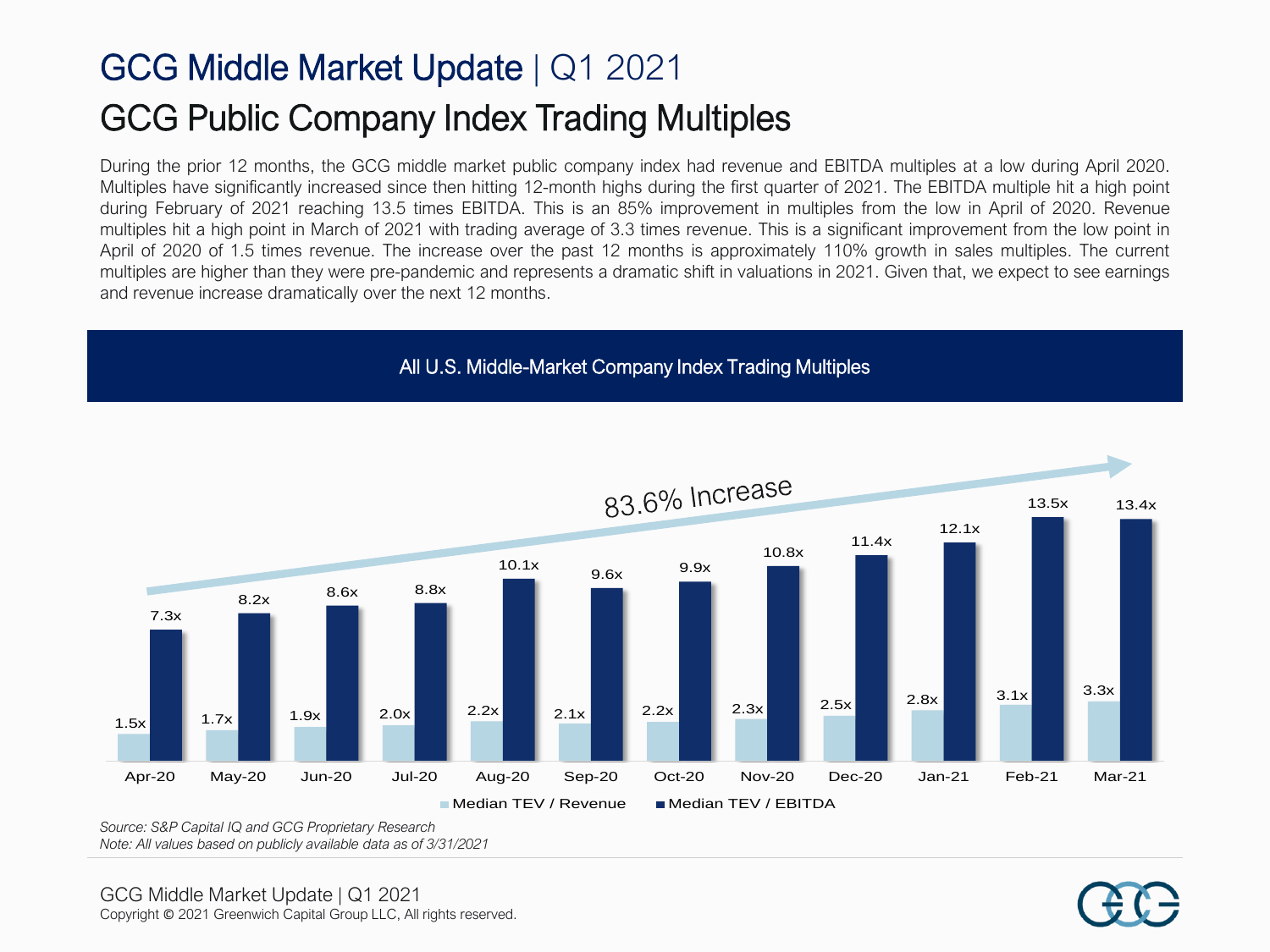### GCG Middle Market Update | Q1 2021 Middle Market M&A Activity

Middle market public and private company transaction deal value and volume for Q1 2021 was slightly below Q4 2020 and nearly on par with Q1 2020. Compared to Q4, values and volume fell 2% and 6%, respectively. On a year-over-year basis, Q1 2021 volume was very similar to Q1 2020, however, the value of the deals in 2021 were 19% higher than the prior year. The large decline in Q2 of 2020 and to a lesser extent, Q3 2020 was due to the uncertainty of the COVID-19 virus and the economic impact on target companies and acquirers alike. By Q4 2020 much of the uncertainty was alleviated and deal making activity resumed. While deal activity has grown, there is still a COVID and economic drag on the market which is limiting the potential of the market. We anticipate that deal activity will improve dramatically over the next 12 months as the economy shows significant growth and the pandemic eases.



*Source: S&P Capital IQ, all values based on publicly available data as of 3/31/2021*

*Note: M&A excludes private placements, MM defined as transactions with either value or revenue between \$10 and \$500M and therefore does not include transactions excluding this information. All deal-related figures exclude real estate deals.*

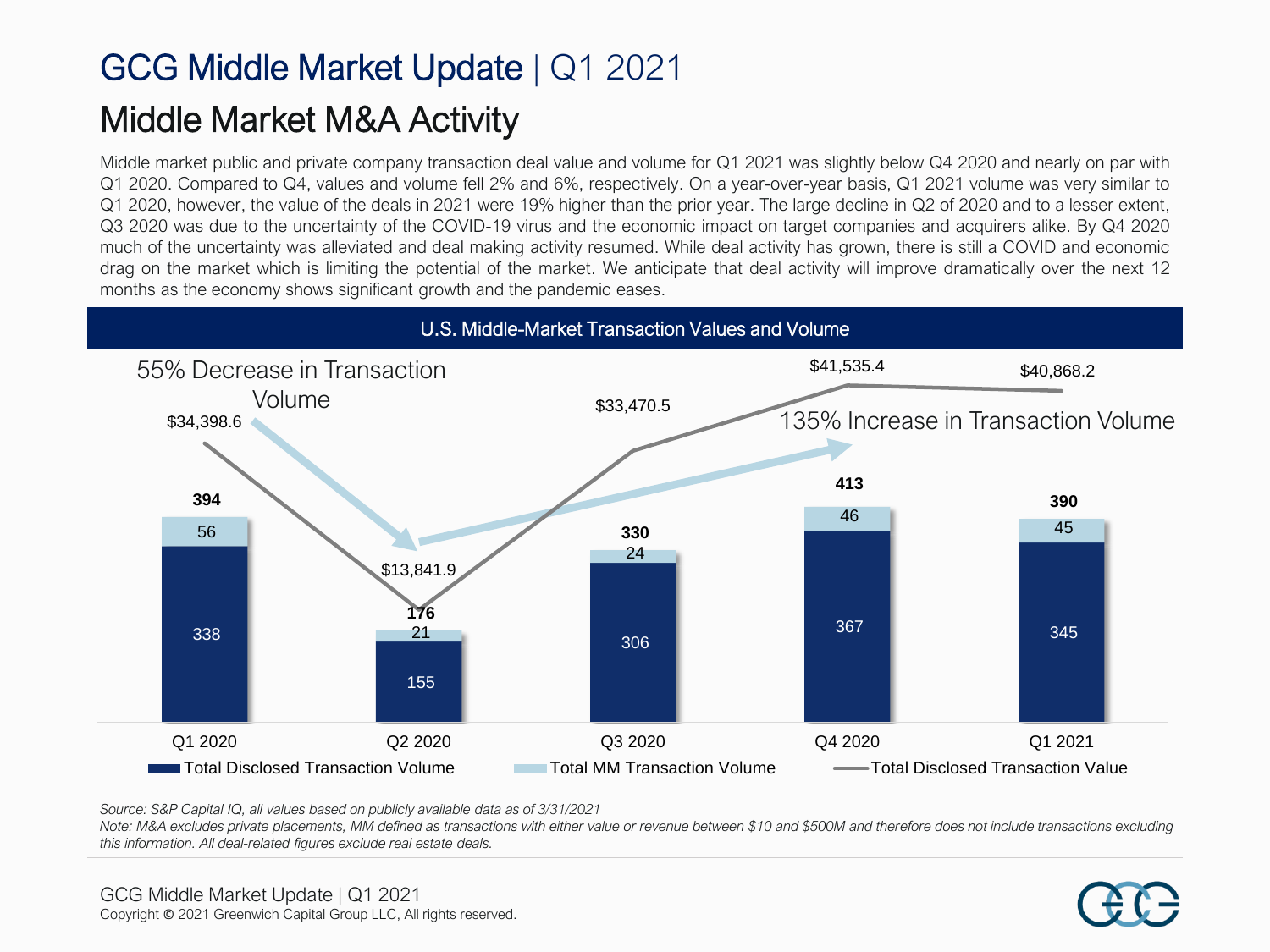#### Middle Market M&A Buyer Analysis

Strategic acquirers continue to dominate middle market M&A activity, accounting for 91.6% of Q1 2021 deal flow, with financial buyers representing 8.4%. This is the strongest quarter (since Q1 2020) for strategic activity and the lowest for financial. This is the second quarter in a row where strategic buyers increased their share of deal activity.

Domestic buyers in Q1 represented 86.3% of middle market M&A activity, a significant increase from Q4 2020 and on par with the level seen in Q1 2020. It is the second highest month for middle market domestic buyers' activity over the past five quarters. Domestic buyers are expected to continue their dominant position, however, as uncertainty around global trade and the pandemic continues. The uncertainty and slowing of the global economies also makes the U.S. an attractive investment location. Of the past five years, 2020 represented the second lowest year for domestic buyer activity and second highest for foreign buyers.



*Source: Capital IQ and GCG Proprietary Research*

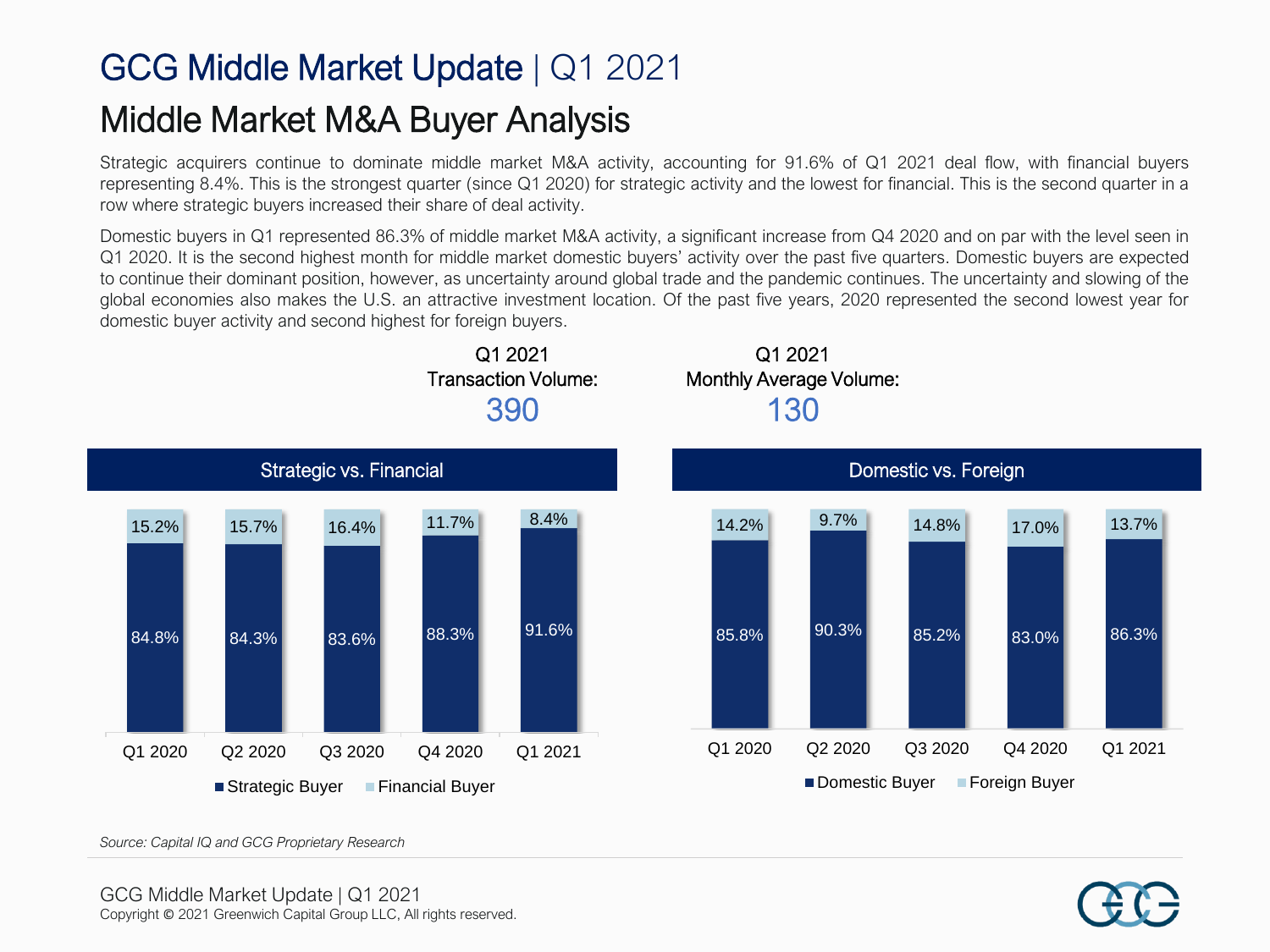### GCG Middle Market Update | Q1 2021 Middle Market M&A Sector Activity

Q1 deal activity by sector was substantially different from Q1 2020 in terms of the sectors with the most market share. Information Technology was the dominant sector with 19% of middle market transactions announced and closed in Q1 2021. This is a large jump from the 13% level seen in 2020 and represents a positive sign for investors' appetites in this sector. The largest sector in 2020, Consumer Discretionary, moved to the 4<sup>th</sup> largest in Q1 2021. The next three largest sectors after Consumer Discretionary in 2020, Industrials, Health Care and Information Technology accounted for a collective 44% of all middle market deals in Q1 2020 compared to 52% in Q1 2021.

A few other industry sectors became more prominent on the deal front over the past year. Looking at 2021 vs 2020 data shows that the Industrials, Health Care, Information Technology, Financials, and Consumer Staples sectors increased their share of deal activity as a percentage of the overall market with positive changes between +1% and +6% with the increase in Information Technology being the largest. The remaining sectors decreased between 1% and 4% with the decline in Consumer Discretionary being the largest.

Each sector has been impacted uniquely by external factors including interest rate changes, global economic activity, trade wars, political challenges, supply chain issues as a result of the pandemic and changing governmental policies.



*Source: Capital IQ and GCG Proprietary Research*

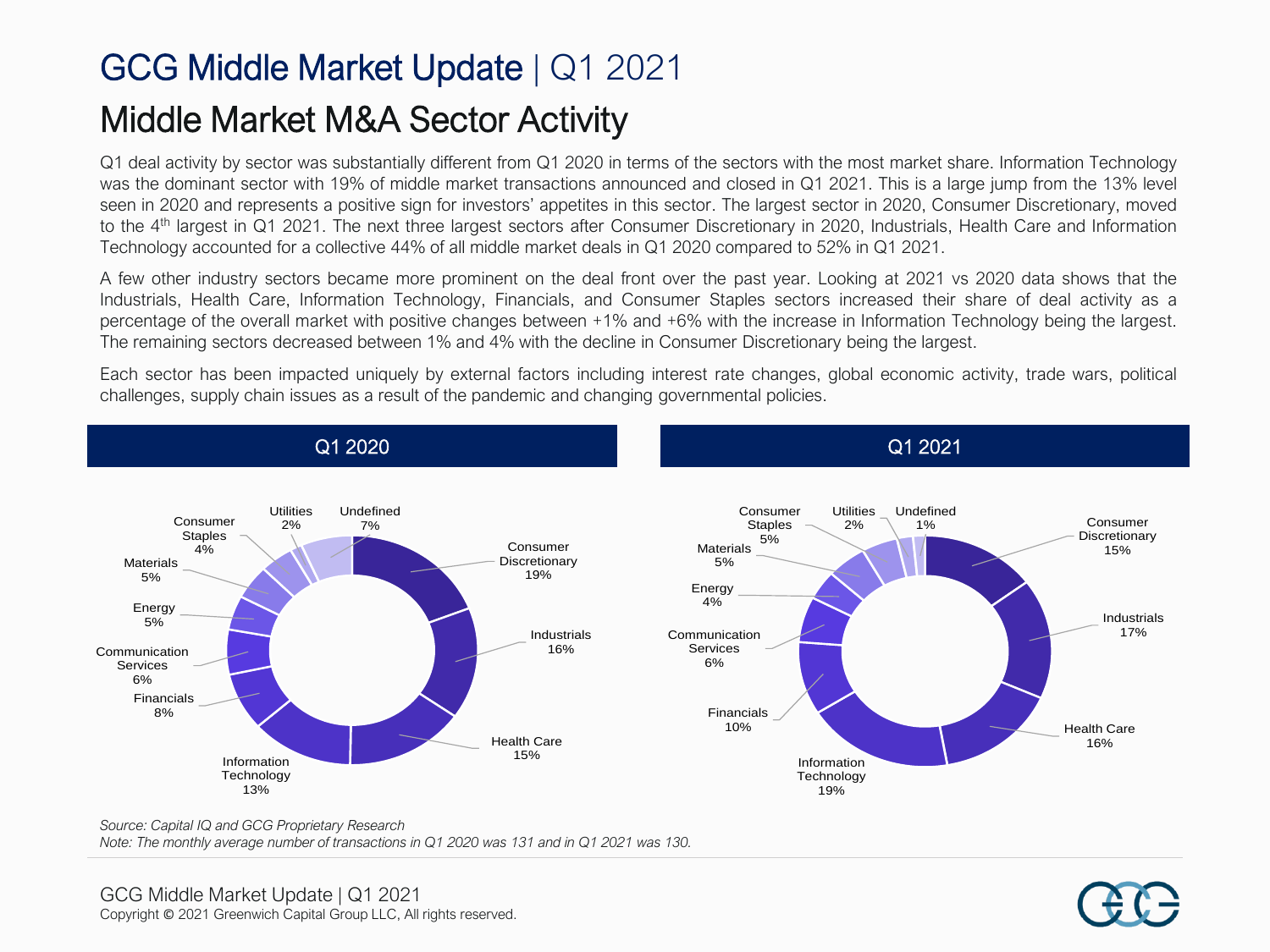### GCG Middle Market Update | Q1 2021 Public Comparable Companies

The top three companies as measured by average enterprise value in 2021 are presented below for each of our proprietary sectors. These tables reflect various performance metrics for the listed companies such as share price movement, LTM margins and total enterprise value to LTM revenue and EBITDA figures.

|                                      | <b>Enterprise</b>    | <b>Share</b>       |                | <b>Price Change</b> | <b>LTM Margins</b> |               | TEV / LTM:     |                |
|--------------------------------------|----------------------|--------------------|----------------|---------------------|--------------------|---------------|----------------|----------------|
| <b>Company Name</b>                  | Value (\$mils)       | <b>Stock Price</b> | 3 month        | 12 month            | <b>Gross</b>       | <b>EBITDA</b> | <b>Revenue</b> | <b>EBITDA</b>  |
| <b>A&amp;D</b>                       |                      |                    |                |                     |                    |               |                |                |
| National Presto Industries, Inc.     | \$565.48             | \$101.77           | 15.1%          | 38.9%               | 24.1%              | 16.8%         | 1.6x           | 9.6x           |
| Radiant Logistics, Inc.              | 379.48               | 7.14               | 23.0%          | 99.3%               | 17.1%              | 4.7%          | 0.4x           | 9.6x           |
| Byrna Technologies Inc.              | 189.14               | 1.24               | (14.5%)        | 396.0%              | 45.3%              | (20.3%)       | 11.4x          | <b>NM</b>      |
| <b>Mean</b><br><b>Median</b>         | \$378.03<br>\$379.48 | \$36.71<br>\$7.14  | 7.9%<br>15.1%  | 178.1%<br>99.3%     | 28.8%<br>24.1%     | 0.4%<br>4.7%  | 4.5x<br>1.6x   | 9.6x<br>9.6x   |
| <b>Automotive</b>                    |                      |                    |                |                     |                    |               |                |                |
| P.A.M. Transportation Services, Inc. | \$623.85             | \$64.46            | 31.6%          | 138.7%              | 23.1%              | 18.6%         | 1.3x           | 6.9x           |
| Horizon Global Corporation           | 532.00               | 10.38              | 20.8%          | 464.1%              | 18.2%              | 2.6%          | 0.8x           | 31.5x          |
| Miller Industries, Inc.              | 471.05               | 46.96              | 23.5%          | 76.7%               | 12.0%              | 7.4%          | 0.7x           | 9.8x           |
| <b>Mean</b><br><b>Median</b>         | \$542.30<br>\$532.00 | \$40.60<br>\$46.96 | 25.3%<br>23.5% | 226.5%<br>138.7%    | 17.8%<br>18.2%     | 9.5%<br>7.4%  | 0.9x<br>0.8x   | 16.1x<br>9.8x  |
| <b>Business Services</b>             |                      |                    |                |                     |                    |               |                |                |
| Willdan Group, Inc.                  | \$609.76             | \$42.17            | 1.1%           | 115.0%              | 33.1%              | 0.6%          | 1.6x           | 242.4x         |
| Mistras Group, Inc.                  | 591.13               | 11.67              | 50.4%          | 209.6%              | 33.9%              | 6.4%          | 1.0x           | 15.6x          |
| StoneMor Inc.                        | 513.28               | 1.92               | (26.8%)        | 79.8%               | 52.5%              | 4.8%          | 1.8x           | 38.0x          |
| <b>Mean</b><br><b>Median</b>         | \$571.39<br>\$591.13 | \$18.59<br>\$11.67 | 8.2%<br>1.1%   | 134.8%<br>115.0%    | 39.8%<br>33.9%     | 4.0%<br>4.8%  | 1.5x<br>1.6x   | 98.6x<br>38.0x |

*Note: MM public companies are defined as having enterprise value between \$10 and \$500M. Companies as measured by average enterprise value between Jan-2020 and Dec-2020*

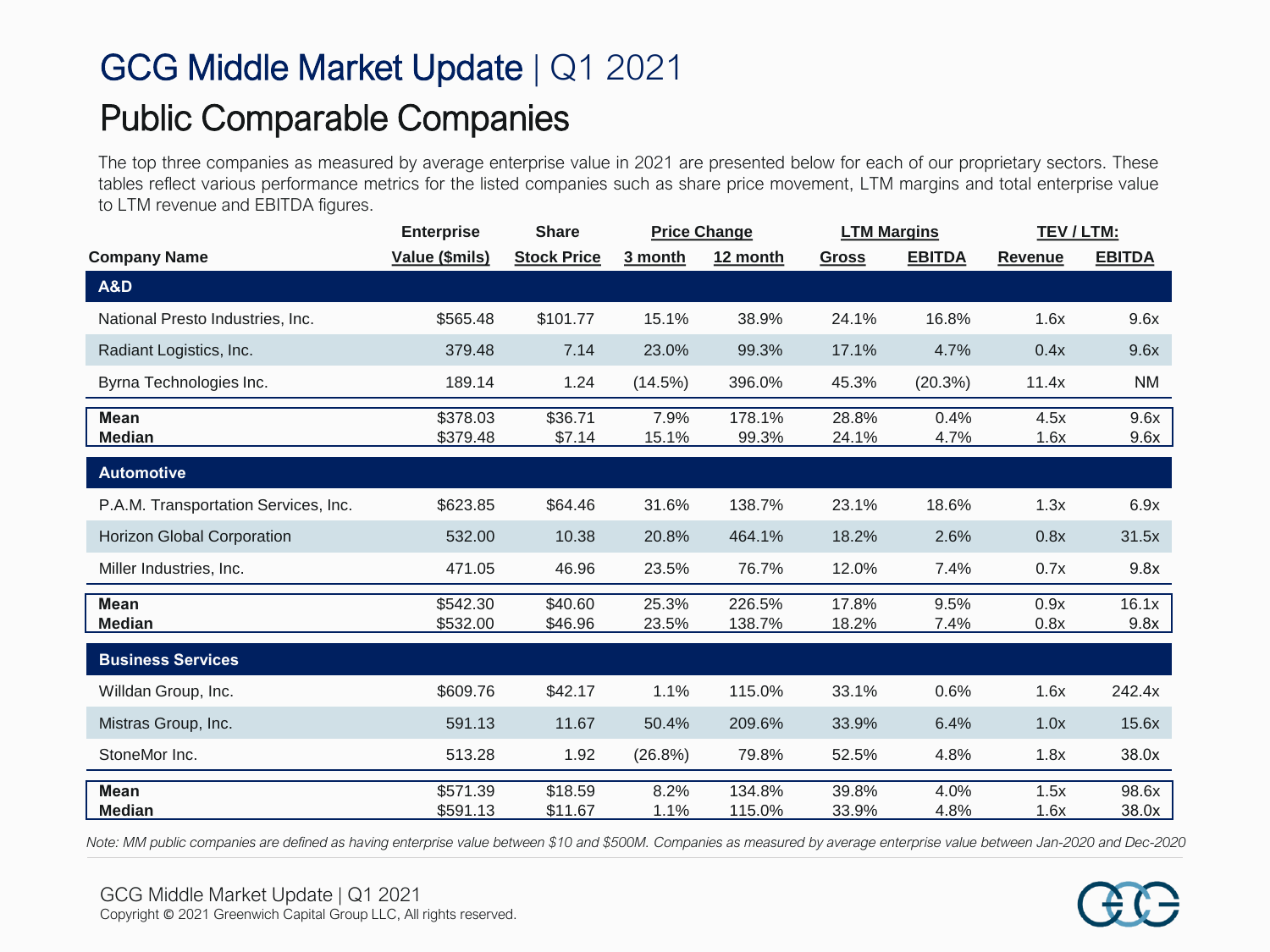#### Public Comparable Companies

|                                   | <b>Enterprise</b> | <b>Share</b>       | <b>Price Change</b> |          | <b>LTM Margins</b> |               | TEV/LTM:                 |               |
|-----------------------------------|-------------------|--------------------|---------------------|----------|--------------------|---------------|--------------------------|---------------|
| <b>Company Name</b>               | Value (\$mils)    | <b>Stock Price</b> | 3 month             | 12 month | Gross              | <b>EBITDA</b> | Revenue                  | <b>EBITDA</b> |
| <b>Consumer Goods</b>             |                   |                    |                     |          |                    |               |                          |               |
| Loral Space & Communications Inc. | \$1,154,06        | \$38.32            | 82.6%               | 155.5%   | 0.0%               | <b>NA</b>     | $\overline{\phantom{a}}$ | <b>NM</b>     |
| Biglari Holdings Inc.             | 587.09            | 690.98             | 18.1%               | 139.1%   | 31.6%              | 14.0%         | 1.4x                     | 9.7x          |
| J.Jill, Inc.                      | 551.07            | 9.95               | 166.8%              | 298.0%   | 57.7%              | $(10.2\%)$    | 1.3x                     | <b>NM</b>     |
|                                   |                   |                    |                     |          |                    |               |                          |               |
| <b>Mean</b>                       | \$764.07          | \$246.42           | 89.1%               | 197.5%   | 29.7%              | 1.9%          | 1.3x                     | 9.7x          |
| <b>Median</b>                     | \$587.09          | \$38.32            | 82.6%               | 155.5%   | 31.6%              | .9%           | I.3x                     | 9.7x          |

| F&B                        |                      |                    |              |               |                |              |              |                |
|----------------------------|----------------------|--------------------|--------------|---------------|----------------|--------------|--------------|----------------|
| Village Super Market, Inc. | \$649.39             | \$24.04            | $9.0\%$      | 2.5%          | 28.1%          | 3.5%         | 0.3x         | 9.5x           |
| Limoneira Company          | 466.18               | 17.31              | 4.0%         | 47.7%         | 3.2%           | $(3.9\%)$    | 2.9x         | <b>NM</b>      |
| Alico, Inc.                | 381.51               | 29.51              | (4.9%        | 8.5%          | 19.2%          | 23.4%        | 4.0x         | 17.1x          |
| Mean<br><b>Median</b>      | \$499.03<br>\$466.18 | \$23.62<br>\$24.04 | 2.7%<br>4.0% | 19.6%<br>8.5% | 16.9%<br>19.2% | 7.7%<br>3.5% | 2.4x<br>2.9x | 13.3x<br>13.3x |

| <b>Healthcare</b>                |                          |                    |               |                  |                |                        |                |                        |
|----------------------------------|--------------------------|--------------------|---------------|------------------|----------------|------------------------|----------------|------------------------|
| Harvest Health & Recreation Inc. | \$1,503.98               | \$3.02             | 39.6%         | 272.5%           | 43.9%          | $(9.9\%)$              | 6.5x           | <b>NM</b>              |
| Scholar Rock Holding Corporation | 1.313.44                 | 46.62              | $(3.9\%)$     | 349.6%           | 100.0%         | $(554.4\%)$            | 85.3x          | <b>NM</b>              |
| SI-BONE, Inc.                    | 870.67                   | 31.40              | 5.0%          | 184.2%           | 87.9%          | $(51.8\%)$             | 11.9x          | <b>NM</b>              |
| <b>Mean</b><br><b>Median</b>     | \$1,229.36<br>\$1,313.44 | \$27.01<br>\$31.40 | 13.6%<br>5.0% | 268.7%<br>272.5% | 77.3%<br>87.9% | (205.3%)<br>$(51.8\%)$ | 34.5x<br>11.9x | <b>NM</b><br><b>NM</b> |

*Note: MM public companies are defined as having enterprise value between \$10 and \$500M. Companies as measured by average enterprise value between Jan-2020 and Dec-2020*

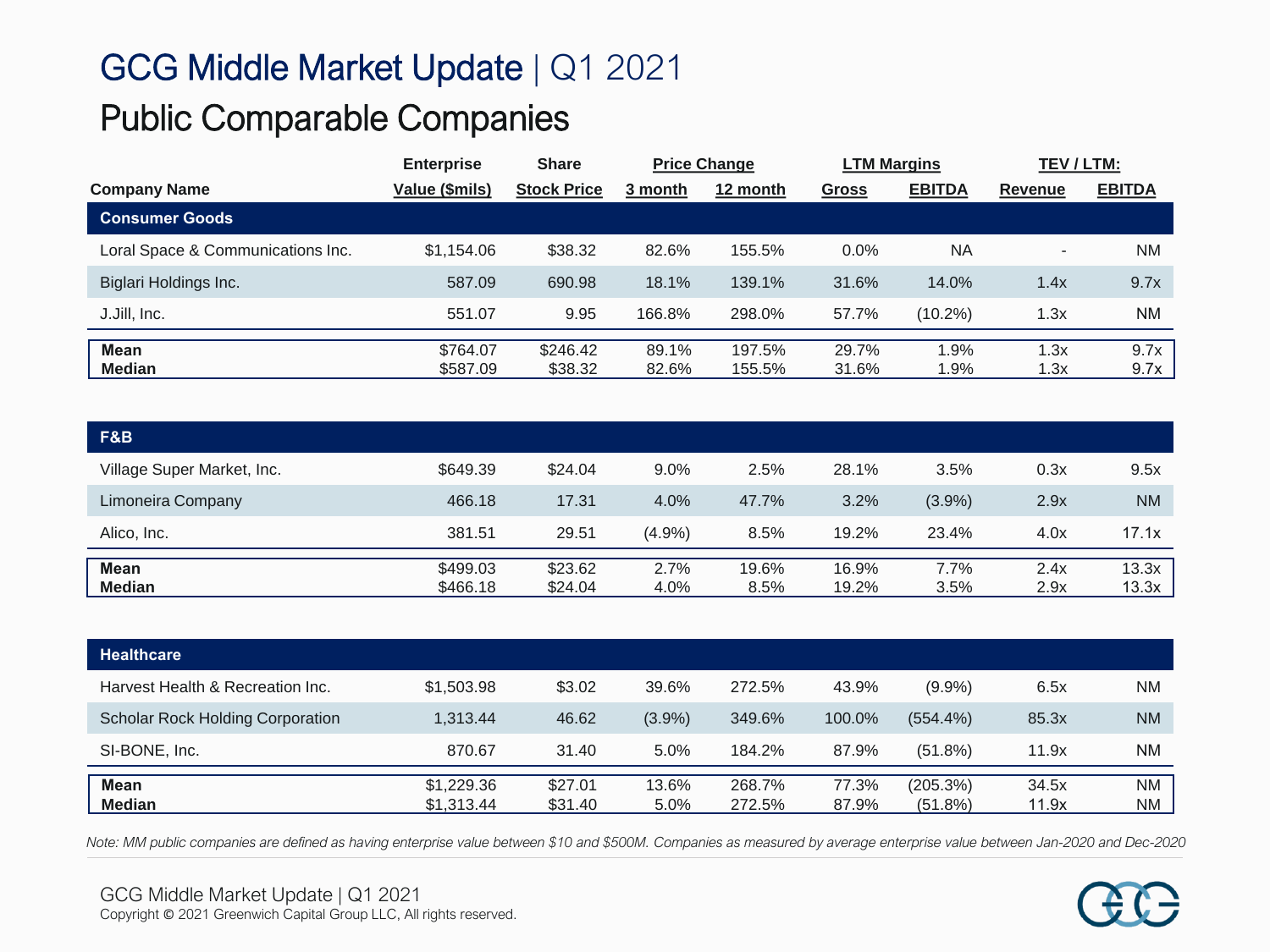#### Public Comparable Companies

|                                        | <b>Enterprise</b> | <b>Share</b>       | <b>Price Change</b> |                          | <b>LTM Margins</b> |               | TEV / LTM:               |               |
|----------------------------------------|-------------------|--------------------|---------------------|--------------------------|--------------------|---------------|--------------------------|---------------|
| <b>Company Name</b>                    | Value (\$mils)    | <b>Stock Price</b> | 3 month             | 12 month                 | <b>Gross</b>       | <b>EBITDA</b> | Revenue                  | <b>EBITDA</b> |
| <b>Industrials &amp; Manufacturing</b> |                   |                    |                     |                          |                    |               |                          |               |
| Bonanza Creek Energy, Inc.             | \$749.86          | \$38.23            | 97.8%               | 231.0%                   | 81.0%              | 89.5%         | 3.4x                     | 3.8x          |
| Gatos Silver, Inc.                     | 440.72            | 10.50              | $(19.4\%)$          | $\overline{\phantom{a}}$ | 0.0%               | <b>NA</b>     | $\overline{\phantom{a}}$ | <b>NM</b>     |
| <b>Battalion Oil Corporation</b>       | 333.30            | 11.10              | 33.7%               | 154.6%                   | 31.3%              | 38.2%         | 2.2x                     | 5.9x          |
| Mean                                   | \$507.96          | \$19.94            | 37.4%               | 192.8%                   | 37.5%              | 63.9%         | 2.8x                     | 4.9x          |
| <b>Median</b>                          | \$440.72          | \$11.10            | 33.7%               | 192.8%                   | 31.3%              | 63.9%         | 2.8x                     | 4.9x          |

| <b>Real Estate</b>                                   |          |         |       |       |        |       |       |       |
|------------------------------------------------------|----------|---------|-------|-------|--------|-------|-------|-------|
| The RMR Group Inc.                                   | \$569.76 | \$41.07 | 6.3%  | 58.9% | 100.0% | 47.2% | 3.5x  | 7.3x  |
| FRP Holdings, Inc.                                   | 493.12   | 48.76   | 7.0%  | 26.7% | 29.5%  | 30.7% | 27.6x | 89.8x |
| New England Realty Associates<br>Limited Partnership | 483.58   | 55.35   | 10.4% | 17.8% | 71.3%  | 53.9% | 7.8x  | 14.4x |
| Mean                                                 | \$515.49 | \$48.39 | 7.9%  | 34.5% | 66.9%  | 43.9% | 12.9x | 37.2x |
| <b>Median</b>                                        | \$493.12 | \$48.76 | 7.0%  | 26.7% | 71.3%  | 47.2% | 7.8x  | 14.4x |

| Technology & IT Services          |                      |                    |                   |                 |                |                 |              |                |
|-----------------------------------|----------------------|--------------------|-------------------|-----------------|----------------|-----------------|--------------|----------------|
| USA Technologies, Inc.            | \$830.93             | \$11.97            | $(1.5\%)$         | 94.1%           | $32.2\%$       | 10.3%           | 2.1x         | 20.4x          |
| <b>Axway Software SA</b>          | 764.61               | 32.47              | 14.2%             | 155.2%          | 16.2%          | $(13.3\%)$      | 5.5x         | <b>NM</b>      |
| International Money Express, Inc. | 586.37               | 15.48              | $(0.3\%)$         | 84.3%           | 22.5%          | 5.6%            | 1.9x         | 34.0x          |
| <b>Mean</b><br><b>Median</b>      | \$727.30<br>\$764.61 | \$19.97<br>\$15.48 | 4.1%<br>$(0.3\%)$ | 111.2%<br>94.1% | 23.6%<br>22.5% | $0.9\%$<br>5.6% | 3.2x<br>2.1x | 27.2x<br>27.2x |

*Note: MM public companies are defined as having enterprise value between \$10 and \$500M. Companies as measured by average enterprise value between Jan-2020 and Dec-2020*